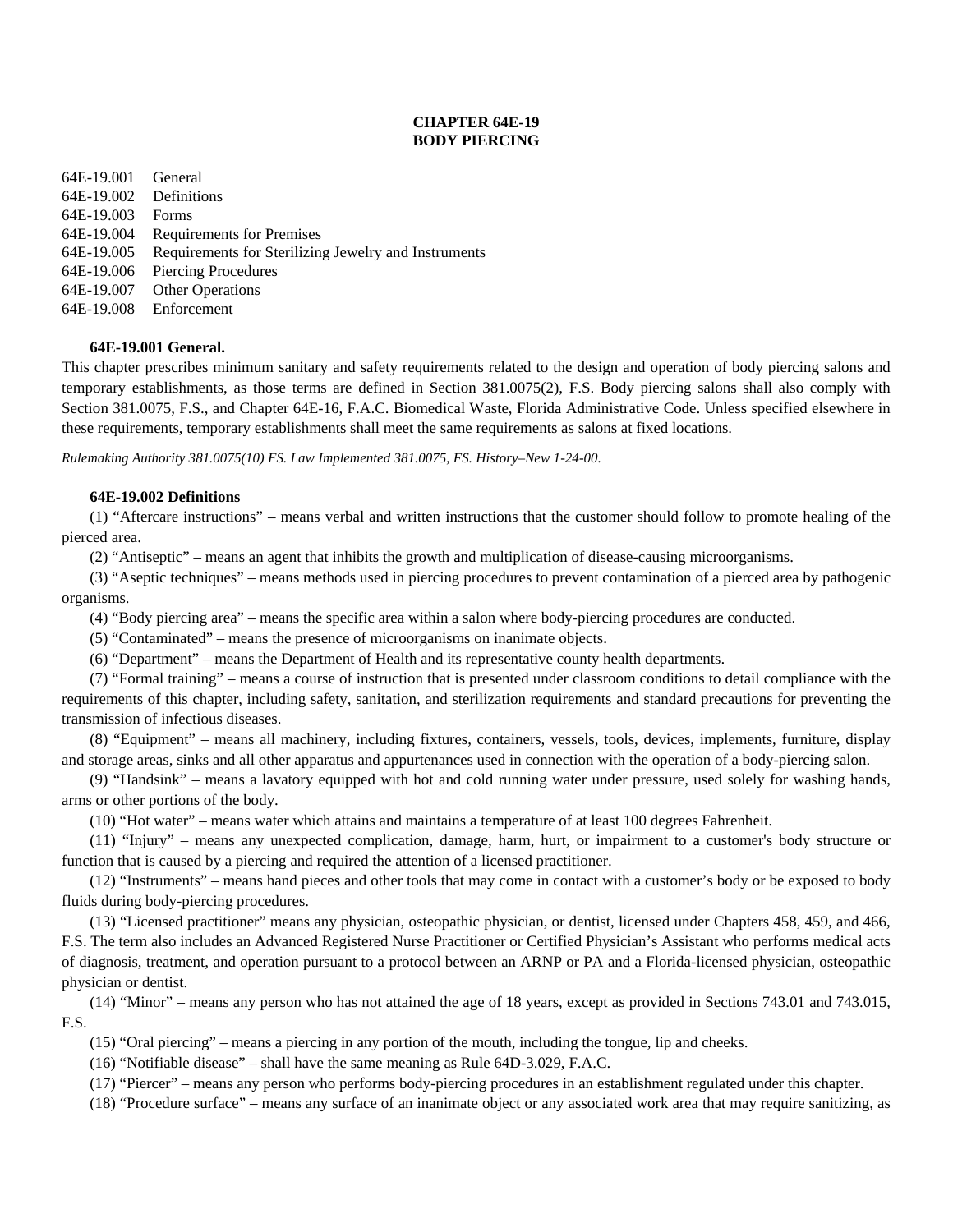specified in Section 381.0075(11), F.S.

(19) "Sanitizer" – means a disinfectant or germicide registered with the United States Environmental Protection Agency.

(20) "Single use" – means products or items that are intended for one-time, one-person use and are disposed of after use on each customer such as, cotton swabs or balls, tissues or paper products, paper or plastic cups, gauze and sanitary coverings, razors, instruments that pierce the skin, and protective gloves.

(21) "Spore" – means a highly resistant dehydrated form of a bacterial cell, such as those of the genus Bacillus.

(22) "Standard precautions" – means a set of guidelines and controls, published by the Center for Disease Control and Prevention (CDC), which includes specific recommendations for the use of gloves, masks, protective eye wear and/or other protective equipment when contact with blood or body fluids containing blood is anticipated. These guidelines and controls may be found in "Recommendations for Prevention of HIV Transmission in Health-Care Settings", Morbidity and Mortality Weekly Report (MMWR), August 21, 1987, Vol. 36, No. (SU02);001; "Universal Precautions for Prevention of Transmission of Human Immunodeficiency Virus, Hepatitis B Virus, and Other Bloodborne Pathogens in Health-Care Settings", MMWR, June 24, 1988, Vol. 37, No. 24; "Guidelines for Prevention and Transmission of Human Immunodeficiency Virus and Hepatitis B Virus to Health-Care and Public Safety Workers, MMWR, June 23, 1989, Vol. 38, No. S-6; and MMWR; and "Recommendations for Preventing Transmission of Human Immunodeficiency Virus and Hepatitis B Virus to Patients During Exposure-Prone Invasive Procedures", July 12, 1991, Vol. 40, No. (RR08);1-9. These guidelines are hereby incorporated by reference into this chapter."

*Rulemaking Authority 381.0075(10) FS. Law Implemented 381.0075(10) FS. History–New 1-24-00, Amended 10-27-10.* 

## **64E-19.003 Forms.**

(1) All forms listed in this section are incorporated by reference. Forms used by the public may be obtained from the county health department in the county of their location or the Department of Health, 4052 Bald Cypress Way, BIN A08, Tallahassee, Florida 32399-1710.

(a) DH Form 4124, 11/02, Body Piercing Salon Inspection Report.

(b) DH Form 4122, 9/02, Body Piercing Salon Injury Report.

(c) DH Form 4121, 11/02, Body Piercing Salon Citation of Violation.

(d) DH Form 4123, 10/99 Body Piercing Salon Stop Use Order.

(2) Upon receipt of a properly completed DH Form 4120, 10/99, Application for a Body Piercing Salon License, the department shall process the application in accordance with the provisions of Chapter 120.60, F.S., and agency procedures.

*Rulemaking Authority 381.0075(10) FS. Law Implemented 381.0075(5)(b), (9), (10) FS. History–New 1-24-00, Amended 1-28-03.* 

#### **64E-19.004 Requirements for Premises.**

(1) Structural, electrical, mechanical, ventilation, and plumbing components of buildings shall comply with local building and zoning codes. Walls, floors, ceilings, and equipment in all areas of a salon shall be maintained in a clean condition and in good repair.

(2) Walls, floors, and procedure surfaces of equipment in areas where body-piercing procedures are conducted, where equipment and instruments are cleaned, and in restrooms shall be smooth non-absorbent and washable; except that, wooden floors may be used in these areas provided they are, at a minimum, varnished or sealed with a commercial water repelling coating and maintained as such. After use by each customer, all procedure surfaces shall be cleaned and sanitized with a sanitizer that has a demonstrated tuberculocidal activity, as indicated by the product label.

(3) Effective measures shall be taken by the salon operator to protect against the entrance, breeding or presence of insects, vermin and rodents in a salon. Openings to the outside shall be protected by such means as self-closing doors, screened or closed windows or controlled air currents. Screening material shall not be less than 16 mesh to the inch.

(4) There shall be a minimum of forty-five (45) square feet of floor space in the body piercing area for each person performing body piercing in the salon. Each salon shall have an area that can be screened from public view for customers requesting privacy. Multiple body piercing stations shall be separated by such means as dividers, curtains or partitions that are cleanable.

(5) Each salon shall be provided with an artificial light source equivalent to a minimum of twenty (20) foot candles three (3) feet off the floor, except that at least one hundred (100) foot candles shall be provided at the level where the body piercing procedure is being performed, and where instruments and sharps are assembled. Spotlighting may be used to achieve the one hundred foot candle requirement.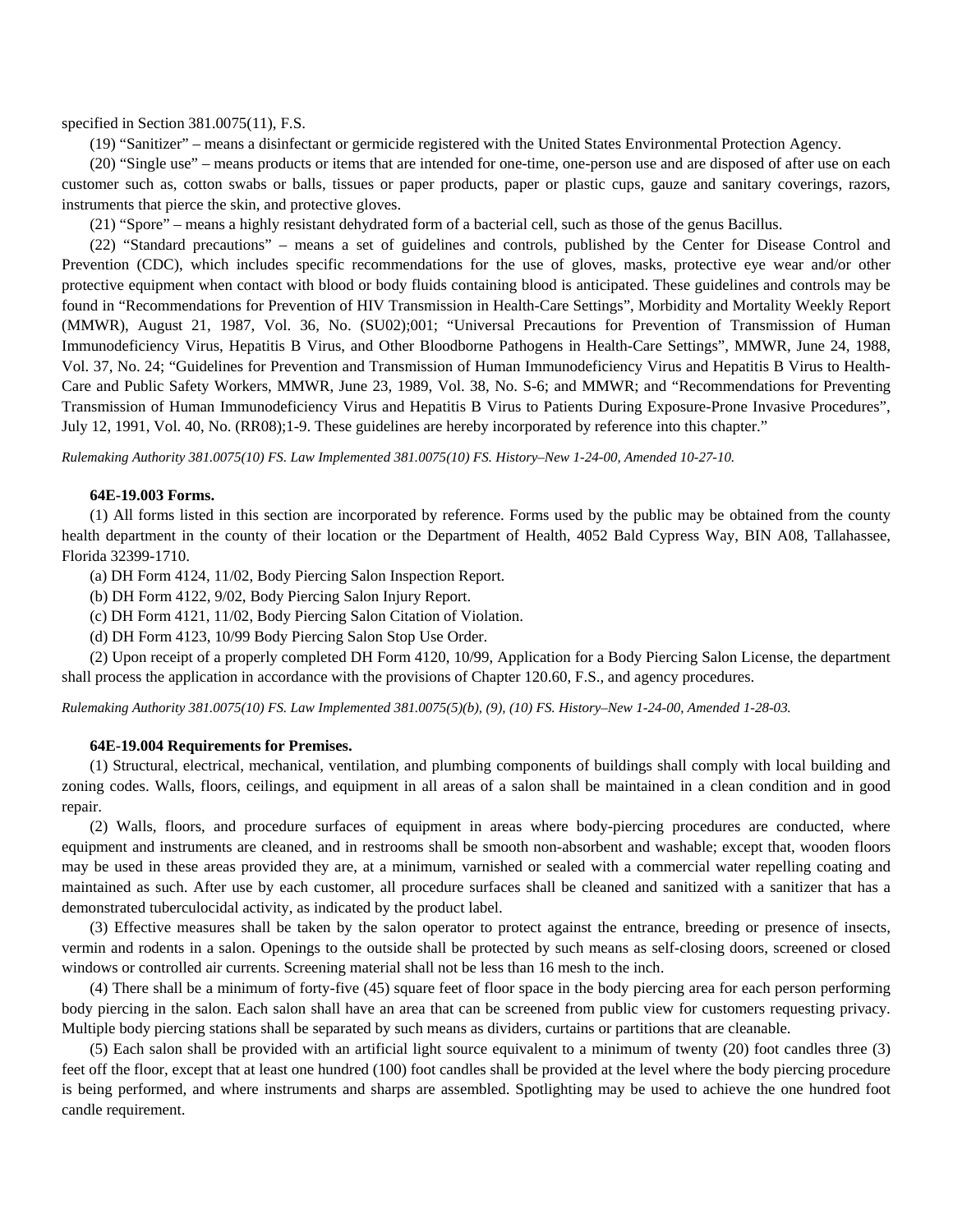(6) A handsink separate from handsinks in restrooms, liquid soap, and disposable single-use paper towels shall be readily accessible and located within each body piercing area or centrally located within the overall work room or area, so each piercing area has access to the handsink. One handsink shall serve no more than three body piercing personnel. Hot water at handsinks shall not exceed 120 degrees Fahrenheit.

(7) Restrooms shall be supplied with liquid soap, toilet tissue, single-use paper towels, and a waste receptacle.

(8) At least one waste receptacle shall be provided in each body piercing area. Solid waste shall be collected, stored, and disposed of in a manner and frequency that does not create a sanitary nuisance, as that term is defined in Chapter 386, F.S. Biomedical waste, as that term is defined in paragraph 381.0098(2)(a), F.S., shall be managed in accordance with Chapter 64E-16, F.A.C

(9) Other equipment and supplies necessary for providing body-piercing services and for cleaning and sterilizing instruments shall be provided. This includes at least a separate one-compartment sink with hot and cold running water under pressure for cleaning instruments, an autoclave, instruments and single use supplies for performing piercings, work tables or counters, customer chairs, and storage cabinets or containers for storing clean and sterilized instruments and supplies. All surfaces of equipment shall be made of smooth, non-absorbent and non-porous material. Each one-compartment sink and autoclave must have an adequate size, depth or capacity to submerge or otherwise accommodate the instruments being cleaned or autoclaved. Salons that use ultrasonic units with heating elements to clean their instruments, shall not be required to have hot water at the one-compartment sink; provided the heating elements can heat the cleaning solution to at least the minimum temperature required by this chapter and maintain that temperature throughout the cleaning cycle.

(10) Animals shall not be allowed in a body-piercing salon, except as provided under Section 413.08, F.S. Aquariums with fish shall be allowed in waiting rooms and nonprocedural areas.

(11) Except for first aid purposes, smoking, eating, or drinking is prohibited in areas where body-piercing procedures are performed or where instruments and supplies are cleaned and stored.

(12) Water supplies shall comply with the provisions of Chapter 64E-8 or 62-550, F.A.C.

(13) Sewage disposal shall comply with the provisions of Chapter 64E-6 or 62-600, F.A.C.

(14) There shall not be a direct opening between a body piercing salon and any building or portion of a building used as living or sleeping quarters or as a food establishment. This shall be accomplished, at a minimum, by a solid floor to ceiling wall of separation.

*Rulemaking Authority 381.0075(10) FS. Law Implemented 381.0075(10), (11) FS. History–New 1-24-00, Amended 10-27-10.* 

## **64E-19.005 Requirements for Sterilizing Jewelry and Instruments.**

(1) All non-disposable instruments used for body piercing shall be cleansed and sterilized after each use in the manner prescribed in Section 381.0075(11), F.S., including the temperature requirements. Autoclave sterilization shall be conducted for the cycle of time and corresponding operating pressure recommended by the manufacturer of the autoclave. Sanitizers used in the cleaning process must have demonstrated tuberculocidal activity, as indicated by the product label, and be registered with the U.S. Environmental Protection Agency. Jewelry may be sterilized with a liquid chemical sterilant that is cleared for use by the U.S. Food and Drug Administration as long as the jewelry is sterilized according to the procedures on the product label.

(2) Unless otherwise specified by the autoclave manufacturer, instruments that are to be autoclaved must be packed individually in single use paper peel-packs or other containers designed for sterilizing instruments and marked with the expiration date. The expiration date shall not exceed 30 days from the date autoclaved.

(3) All sterilized instruments shall remain stored in sterilized containers until just prior to performing a body piercing procedure. Where several instruments are sterilized at the same time in the same container, such as in a single use setup, once the container is opened, any instruments not used immediately in a procedure must be resterilized.

(4) In addition to the indicator requirements of Section 381.0075(11)(b)2., F.S., body-piercing salons shall demonstrate, using spore destruction tests, that their autoclaves are capable of attaining the minimum operating standards specified in subsection (1) above. These tests shall be performed every 40 hours of autoclave operation, but not less than on a quarterly basis. A log shall be kept to document the hours of autoclave operation, and the spore tests shall be verified through an independent laboratory.

(5) Autoclaves shall be cleaned at the frequency recommended by the manufacturer. Autoclaves shall be serviced at the frequency recommended by the manufacturer, but not less than once a year. A copy of the manufacturer's instructions for cleaning and servicing the autoclave must be maintained on file in the salon.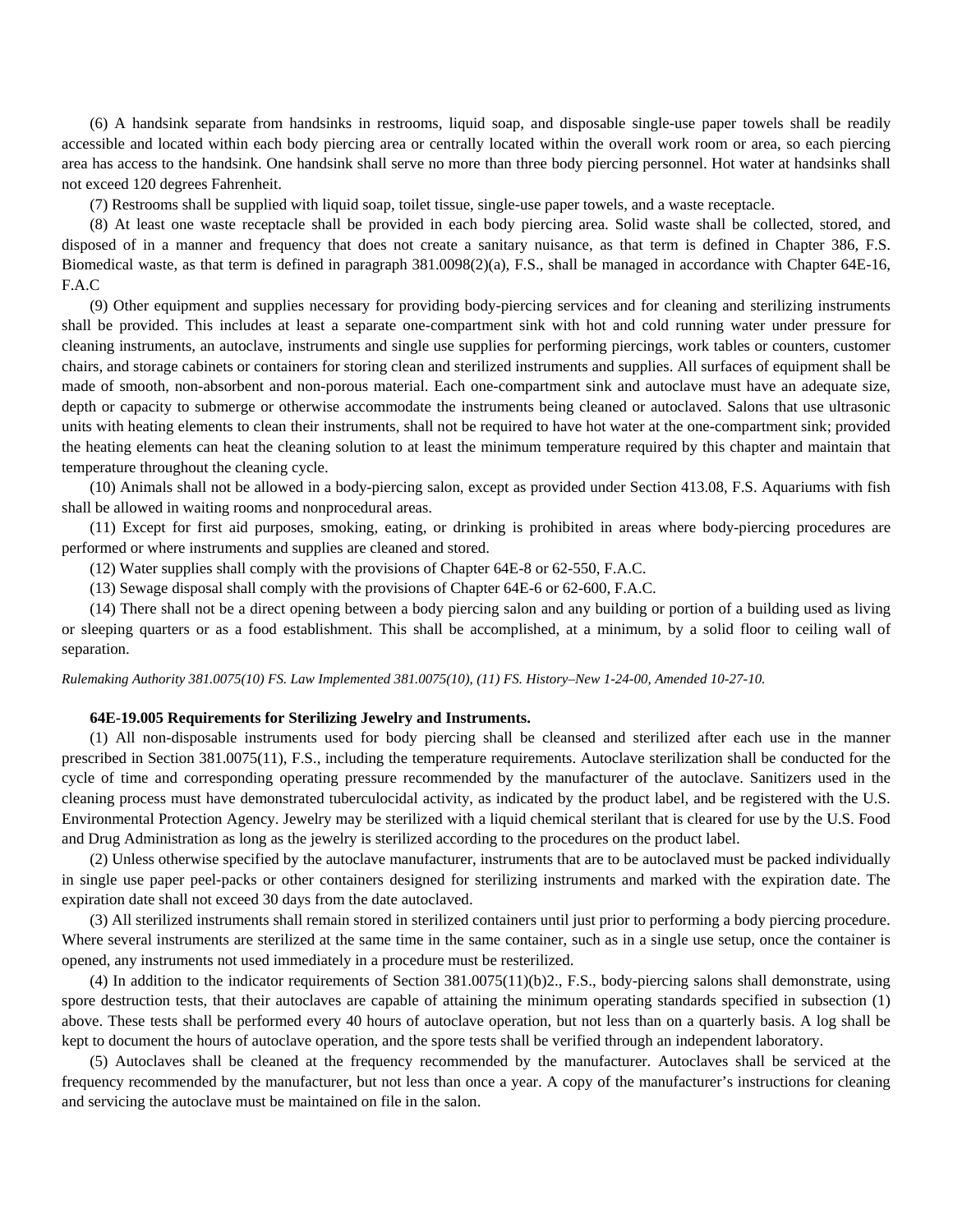(6) All clean or packaged sterilized instruments and supplies shall be stored in clean, dry closed cabinets or tightly covered containers.

*Rulemaking Authority 381.0075(10) FS. Law Implemented 381.0075(10), (11) FS. History–New 1-24-00, Amended 1-28-03.* 

#### **64E-19.006 Piercing Procedures.**

(1) Persons performing body-piercing procedures must use aseptic techniques and sterile instruments as specified in Section 381.0075(11)(a)1., F.S., at all times during the practice of body piercing. Before and after performing piercing procedures, piercers must thoroughly wash their hands in hot running water with liquid soap, rinse their hands and dry them with single-use disposable paper towels.

(2) When performing body-piercing procedures, piercers shall wear disposable sterile medical gloves. Gloves shall be discarded after the completion of each procedure on an individual customer in accordance with Chapter 64E-16, F.A.C. Should gloves become torn, punctured, or otherwise contaminated, piercers shall rewash their hands immediately using the procedure described in subsection (1) above, and put on a new pair of sterile gloves.

(3) Piercers shall wear protective eyewear if the piercer determines that spattering is likely to occur.

(4) Only jewelry and instruments that are sterilized and free of nicks, scratches, or irregular surfaces, and prepackaged single use sterile gauze or cotton swabs shall be used in piercing procedures. Jewelry must meet the requirements of Section 381.0075(11)(a)5., F.S.

(5) Single use items contaminated prior to or during the procedure shall be discarded immediately and replaced with new ones before the procedure may resume.

(6) Any skin or mucous membrane surface to receive a body piercing procedure shall be free of rash, infection or any other visible disease condition.

(7) Piercers shall be free of any infection or any other visible disease condition that may be transmitted as a result of carrying out the piercing procedure.

(8) Preparation and Care of the Pierced Area.

(a) If shaving is necessary prior to a body-piercing procedure, a single-use disposable razor shall be used. In accordance with Section 381.0075(11)(a)4., F.S., before performing a body piercing procedure, the skin and surrounding area where the piercing is to be done shall be thoroughly cleansed with a solution labeled as an antiseptic for preparation of the skin 1) prior to surgery, or 2) prior to an injection. The antiseptic solution shall be used in accordance with the manufacturer's instructions. A single use sterile gauze pad or other suitable sterile product shall be used for applying the antiseptic solution. Before an oral piercing procedure, customers must rinse their mouths with an antiseptic mouthwash.

(b) In the event of blood flow, all products used to check the flow of blood or to absorb blood shall be sterile single-use products.

(c) Upon completion of the body piercing procedure, piercers must apply an antiseptic solution to the pierced area with a sterile single-use cotton swab or gauze pad.

*Rulemaking Authority 381.0075(10) FS. Law Implemented 381.0075(10), (11) FS. History–New 1-24-00, Amended 1-28-03, 10-27-10.* 

#### **64E-19.007 Other Operations.**

(1) Informed Consent. Verbal and written educational information, approved by county health departments, shall be given to customers wanting to receive body-piercing procedures before the procedures begin. The information shall provide, at a minimum, a brief description of the piercing procedure, any precautions to be taken by the customer before the piercing, a description of the risks and possible consequences of body piercing services, instructions for care and restrictions following a piercing procedure, and restrictions against the piercing of minors prescribed by this chapter and Section 381.0075, F.S. Prior to the piercing, customers shall sign and date a statement indicating they received and discussed the information with the operator or piercer. Operators and piercers shall sign and date the statement as well, and retain the original with all other required records. A copy of the statement shall be provided to the customer upon request of the customer. The operator shall also post in public view the name, address and phone number of the county health department having jurisdiction over the facility and the procedure for filing a complaint.

(2) Reporting Complaints of Injuries. As specified in Section 381.0075(11)(a)8., F.S., any injury or complaint of injury, suspected infections that required treatment by a licensed practitioner, or any notifiable diseases resulting from the body-piercing procedure that become known to the operator shall be reported to the local county health department by the operator within 72 hours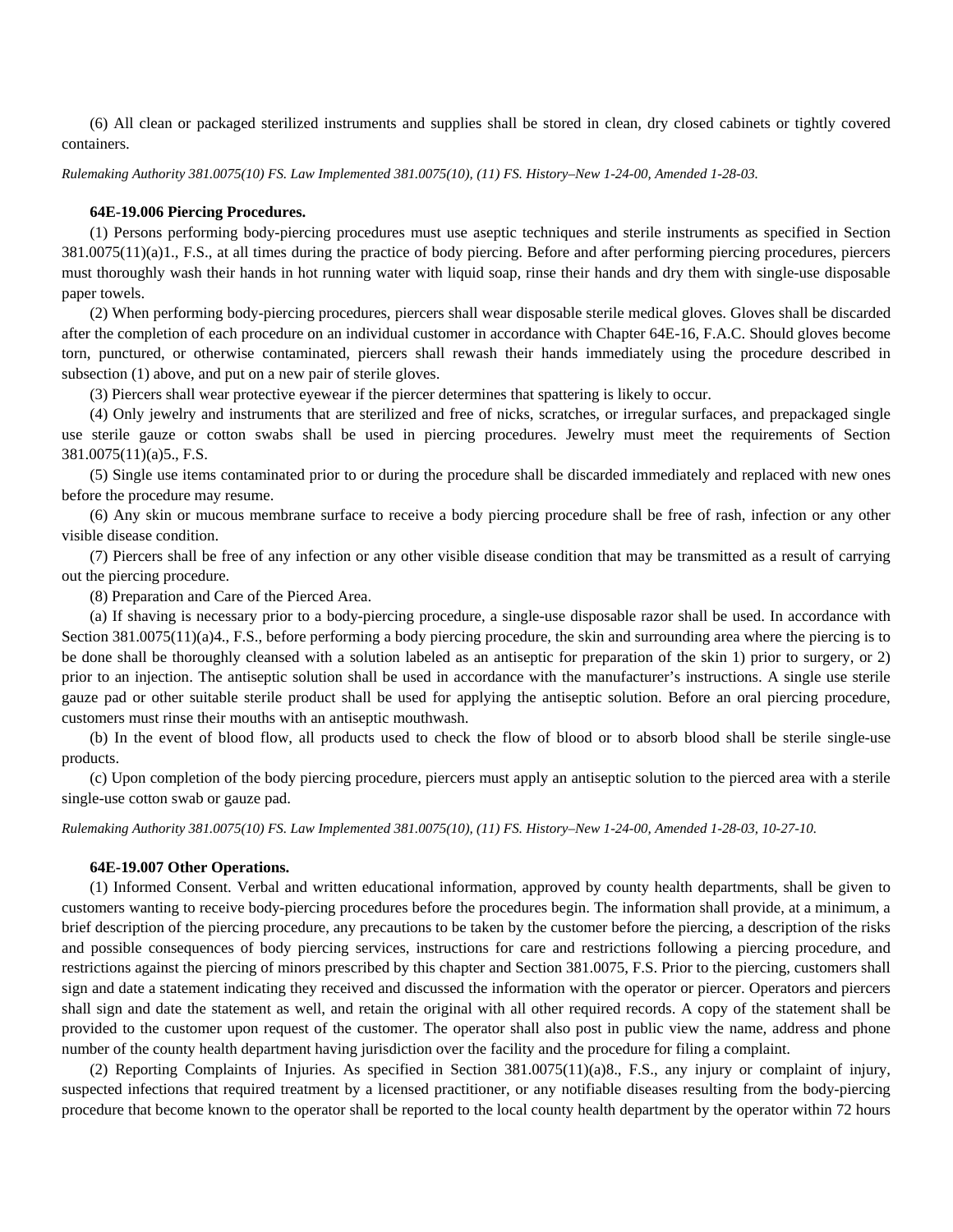of the operator becoming aware of the complaint or condition. The report shall be submitted on DH Form 4122, 9/02, Body Piercing Salon Injury Report.

(3) Customer Records. Records must be maintained in accordance with Section 381.0075(11)(a)7., F.S., and shall include the following:

(a) The customer's address and telephone number;

(b) Their date of birth, race and sex;

(c) Their physician's name, address and telephone number;

(d) The name, telephone number and address of an emergency contact person for the customer;

(e) A list of allergies, including allergies to medicines or topical solutions used by the establishment;

(f) History of bleeding disorders;

(g) The date of the customer's initial visit and any subsequent visits;

(h) The body part or location that was pierced;

(i) A description of the jewelry used in the piercing;

(j) A description of any complications that occurred at the time of the piercing procedure;

(k) Copies of the signed statement for receipt of educational information required in subsection 64E-19.007(1), F.A.C., of this chapter;

(l) Copies of the written notarized parental consent statements required by Section 381.0075(7), F.S., for minors. The statements must describe the type of piercings that will be performed on the minor.

(m) The signature and printed name of the persons performing the piercings at each visit.

(4) Other Facility Records. The following records must also be maintained by the body-piercing salon.

(a) Autoclave maintenance records and spore test results required in subsections 64E-19.005(4), (5), F.A.C., of this chapter;

(b) A copy of this chapter and Section 381.0075, F.S.;

(c) Records on operators and all persons performing body-piercing services in the salon. Such records shall include their full names, dates of birth, sex, home addresses and telephone numbers, their dates of hire, and their duties and responsibilities. Such records shall be maintained for at least 2 years after a person's employment ends;

(d) Documentation of training required by this chapter and Section 381.0075(11)(b)6., F.S., for operators and piercers.

(e) A complete description of all body piercing procedures provided;

(5) Records required by this section shall be maintained at each salon for the current licensing period. Records may be stored elsewhere after that time frame, but they must be stored in accordance with this chapter and be made available for review by the department upon request of the department.

(6) Training.

(a) Operators and piercers shall complete formal training that meets the requirements of subsection 64E-19.002(7), F.A.C., of this chapter. When formal training courses are not available within a one hundred-mile radius of the body-piercing salon where the piercer is employed, piercers may substitute the successful completion of a correspondence course. Correspondence courses must meet the same subject matter requirements as formal training in order to qualify as acceptable substitutes for formal training.

(b) The training required initially for each operator and piercer shall include all of the subjects listed in subsection 64E-19.002(7), F.A.C. Operators and piercers shall receive training annually thereafter in any one subject or combination of subjects listed in subsection 64E-19.002(7), F.A.C.

(c) Each formal training course shall include written material which covers the required subjects, such as a core training manual; or audio-visual presentations which cover the required subjects, such as slides or videos; and a question and answer period or format for trainees. A certificate, card, or other form of written documentation shall be provided to trainees who successfully complete the course.

(d) Operators and piercers must complete the required training prior to assuming responsibilities in a salon.

(e) Training courses required by this chapter must be presented by a person or persons who possess the knowledge, experience and credentials to teach the required subjects as cited in "Knowledge, Experience, and Credentials for Trainers per Chapter 64E-19, F.A.C.", May 16. 2002, herein incorporated by reference and available upon request from the Bureau of Facility Programs, 4052 Bald Cypress Way, BIN A08, Tallahassee, Florida 32399-1710. Any individual or organization requesting the department to review their training courses for compliance with the requirements of this chapter shall submit copies of their training materials to the Bureau of Facility Programs, at the above address. The materials submitted must include credentials of trainers and persons